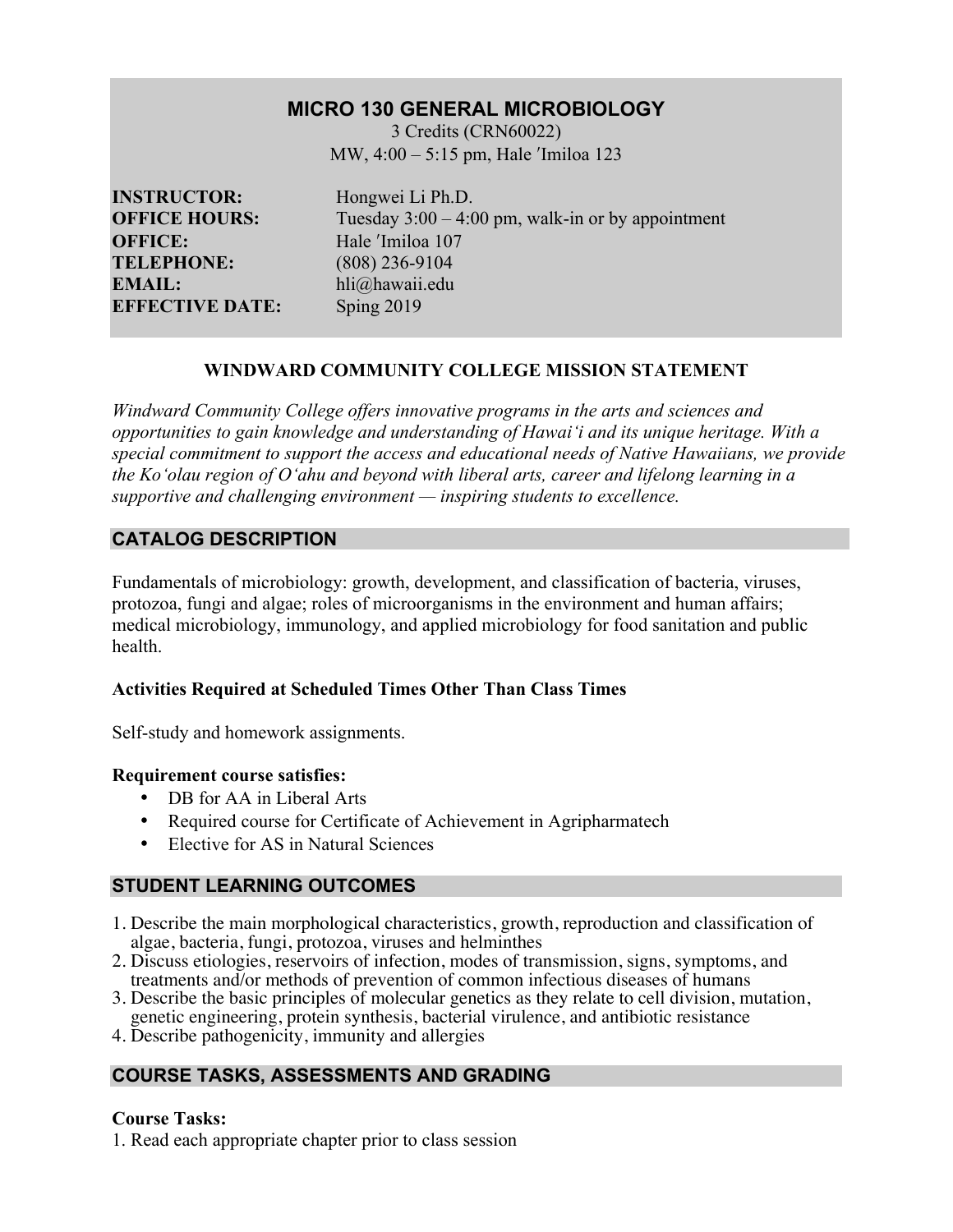2. Complete quizzes/homework assignments and review study guides.

3. Reading assignments: assigned handouts prior to lectures, and literature research for preparation of research presentation.

#### **Assessments**

1. There are 10 quizzes/assignments will be given, and the time and content will be announced in class or by email.

2. Three exams (2 midterms and a final) will be given during the semester. Each exam will cover the lectures and chapters assigned since the preceding exam was given. Even though the exams are not cumulative, an understanding of previously covered material is generally needed to answer questions on each exam. Exams will consist of multiple choices, fill in the blank, matching and short answer questions.

*Make-up exam: will be permitted only by the instructor upon consideration of the evidence justifying the absence presented by the student.*

3. Presentation on a course-based research topic: conduct literature research on a given topic and present in class.

#### **Grading**

| The total possible points:       |            |        |
|----------------------------------|------------|--------|
| <i>Quizzes /Assignments (10)</i> | <i>200</i> | points |
| Exams $(3)$                      | 300        | points |
| Research topic presentation (1)  | 50         | points |
| Total                            | 550        | points |

Grading is based on the percentage of total points earned. Final Grades will be assigned as follows:

- A - 90% or above in total points.
- B - 80-89% of total points.
- C - 70-79% of total points.
- D -  $60-69\%$  of total points.
- F - Below 60% of total points

I (incomplete) grade is given at the instructor's option when a student has failed to complete a small part of a course because of circumstances beyond his or her control. It is **your responsibility** to contact the instructor to make up the incomplete work with a minimum level (or better) of achievement. Failure to satisfactorily make up incomplete work within the appropriate time period will result in a grade change for "I" to the contingency grade identified by the instructor.

#### **LEARNING RESOURCES**

1. Required Textbook: Tortora, G.J., B.R. Funke and C.L. Case. Microbiology – An Introduction. Pearson Benjamin Cummings.  $11<sup>th</sup>$  or  $12<sup>th</sup>$  edition 2. Course materials: https://laulima.hawaii.edu/

### **DISABILITIES ACCOMMODATIONS**

If you have a physical, sensory, health, cognitive, or mental health disability that could limit your ability to fully participate in this class, you are encouraged to contact the Disability Specialist Counselor to discuss reasonable accommodations that will help you succeed in this class. Ann

Windward Community College is an equal opportunity, affirmative action institution. 2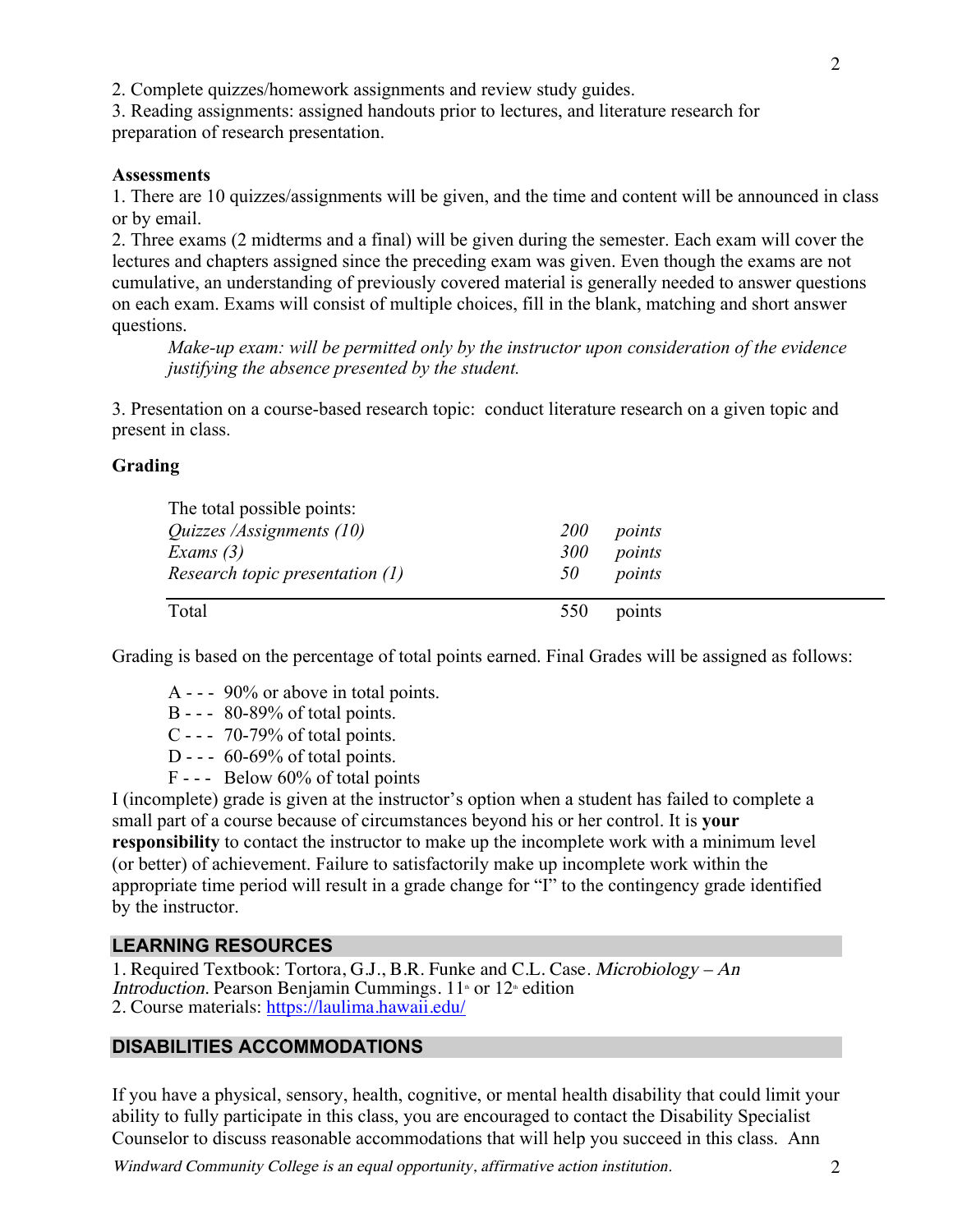Lemke can be reached at 235-7448, lemke@hawaii.edu, or you may stop by Hale 'Ākoakoa 213 for more information.

### **TITLE IX**

Title IX prohibits discrimination on the basis of sex in education programs and activities that receive federal financial assistance. Specifically, Title IX prohibits sex discrimination; sexual harassment and gender-based harassment, including harassment based on actual or perceived sex, gender, sexual orientation, gender identity, or gender expression; sexual assault; sexual exploitation; domestic violence; dating violence; and stalking. For more information regarding your rights under Title IX, please visit: https://windward.hawaii.edu/Title\_IX/.

Windward Community College is committed to the pursuit of equal education. If you or someone you know has experienced sex discrimination or gender-based violence, WCC has resources to support you. To speak with someone confidentially, contact the Mental Health  $\&$ Wellness Office at 808-235- 7393 or Kaahu Alo, Designated Confidential Advocate for Students, at 808-235-7354 or kaahualo@hawaii.edu. To make a formal report, contact the Title IX Coordinator, Karla K. Silva-Park, at 808-235-7468 or karlas@hawaii.edu.

#### **ALTERNATE CONTACT INFORMATION**

If you are unable to contact the instructor, have questions that your instructor cannot answer, or for any other issues, please contact the Academic Affairs Office:

Location: Alakai 121 Phone: 808-235-7422 Email: wccaa@hawaii.edu

#### **CLASS SCHEDULE**

| Date  | Lecture topic                                          | <b>Chapter</b> |
|-------|--------------------------------------------------------|----------------|
| 01/07 | Microbial world and you                                |                |
| 01/09 | Chemical principles                                    | $\overline{2}$ |
| 01/14 | Chemical principles                                    | $\overline{2}$ |
| 01/16 | Microscope                                             | 3              |
| 01/21 | Holiday                                                |                |
| 01/23 | Functional anatomy of prokaryotic and eukaryotic cells | 4              |
| 01/28 | Functional anatomy of prokaryotic and eukaryotic cells | 4              |
| 01/30 | Functional anatomy of prokaryotic and eukaryotic cells | 4              |
| 02/04 | Microbial metabolism                                   | 5              |
| 02/06 | Microbial metabolism                                   | 5              |
| 02/11 | <b>EXAM1</b>                                           | $1-5$          |
| 02/13 | Microbial growth                                       | 6              |
| 02/18 | Holiday                                                |                |
| 02/20 | Control of microbial growth                            | 7              |
| 02/25 | Microbial genetics                                     | 8              |
| 02/27 | Microbial genetics                                     | 8              |
| 03/04 | Biotechnology & DNA technology                         | 9              |
| 03/06 | Classification of microorganisms                       | 10             |
| 03/11 | Prokaryotes                                            | 11             |
| 03/13 | Eukaryotes: fungi, algae, and protozoa                 | 12             |

Windward Community College is an equal opportunity, affirmative action institution. 3